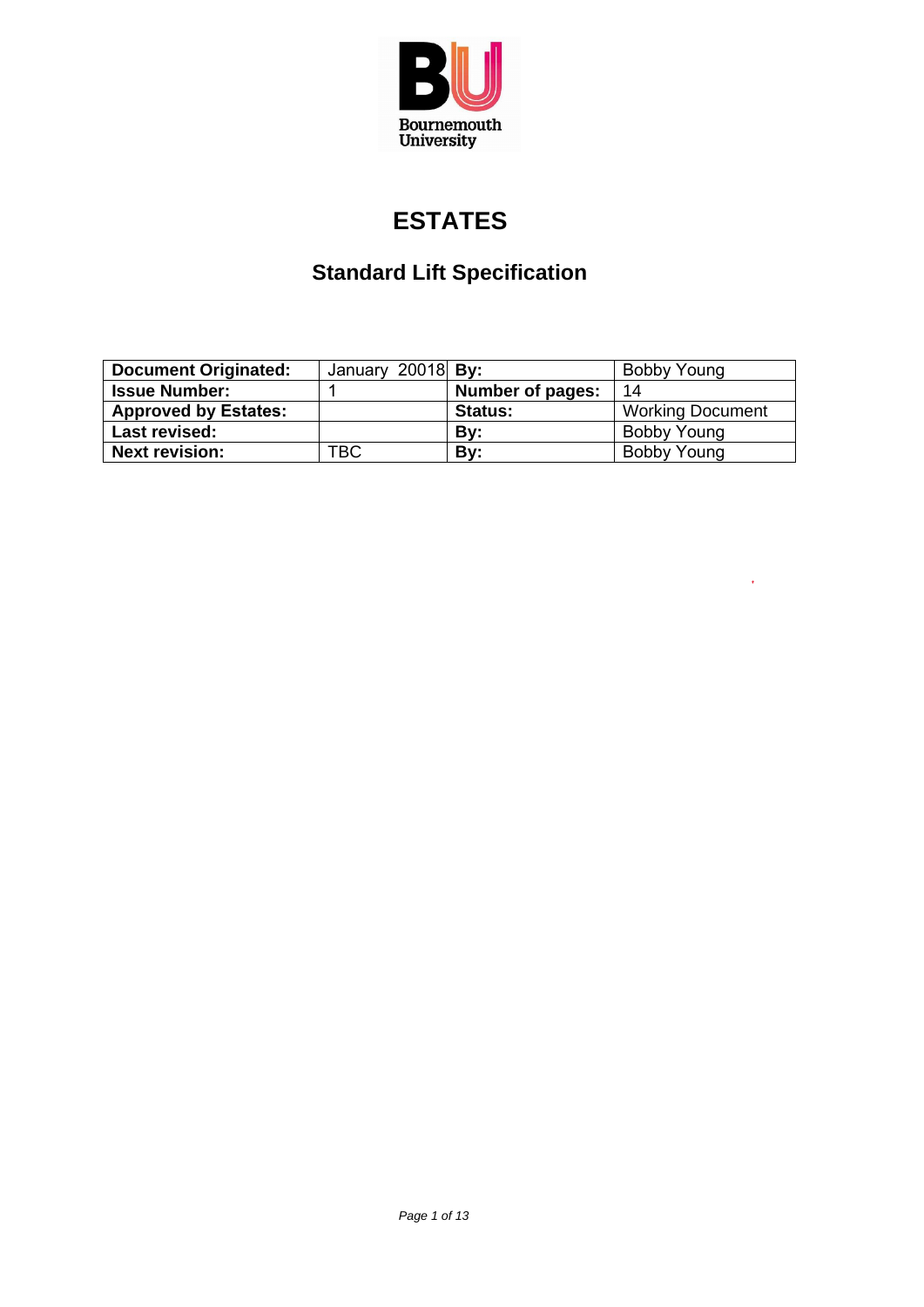# INDEX

| 1.0                                                                                                  | <b>Purpose of the document</b>                                                                                                                                                                                                                                                                                                                                                                                                                                                                                                                       | Page 3 |
|------------------------------------------------------------------------------------------------------|------------------------------------------------------------------------------------------------------------------------------------------------------------------------------------------------------------------------------------------------------------------------------------------------------------------------------------------------------------------------------------------------------------------------------------------------------------------------------------------------------------------------------------------------------|--------|
| 2.0                                                                                                  | <b>General Requirements</b>                                                                                                                                                                                                                                                                                                                                                                                                                                                                                                                          | Page 3 |
| 3.0                                                                                                  | <b>Particular Requirements</b>                                                                                                                                                                                                                                                                                                                                                                                                                                                                                                                       | Page 5 |
| 3.1<br>3.12<br>3.33<br>3.41<br>3.42<br>3.49<br>3.55<br>3.66<br>3.76<br>3.86<br>3.87<br>3.93<br>3.126 | <b>Control Systems</b><br><b>Motor Room Lift Installations</b><br>Machine Room Less Lift installations<br>Hydraulic Lift Installations<br>Scenic Lifts - Additional Requirements<br>Goods Lifts - - Additional Requirements<br>Disabled Access Lifts - Basic Requirements<br>Scissor Lifts - Basic Requirements<br>Service Lifts - Basic Requirements<br>Fire Fighting Lifts - Additional Requirements<br>Escalator Installations - Basic Requirements<br><b>Shaft Requirements</b><br>3.108 Car Finish<br>3.123 BREEAM / Sustainability<br>Handover |        |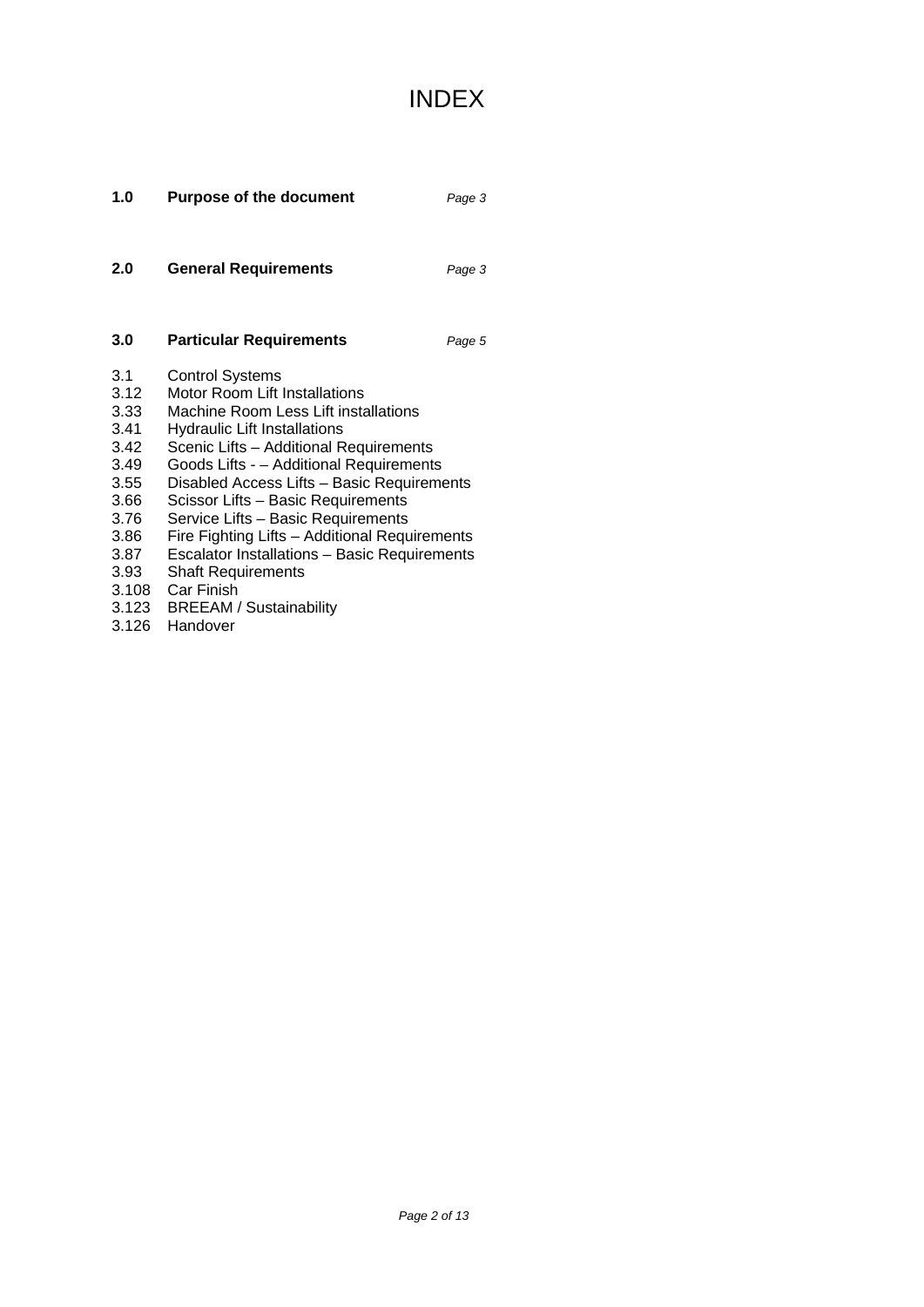## **1.0 Purpose of Document**

1.1 This document sets out the Standard Lift Specification to be used for all lift installation work at Bournemouth University**.** 

## **2.0 General Requirements**

- 2.1 This specification states the minimum requirements for new lift installations at Bournemouth University . It is intended to focus on standards which are a particular requirement of Bournemouth University . The intention of this specification is to is to set out the standards Bournemouth University require for lift installations, our aim is to deliver a standard of lift installation that shall be robust, reliable and shall meet the building users requirements and expectations.
- 2.2 Passenger carrying lifts shall meet or exceed all D.D.A statutory requirements and best practices and Bournemouth University commitment to D.D.A requirements for access for all.
- 2.3 The lift installation shall also be designed to produce a safe working environment for Engineers and Auxiliary workers to work on or around. This specification is generic and shall be used in conjunction with a full technical specification as required for each lift installation.
- 2.4 If any discrepancy is found between this specification and the related documents, regulations or standards, the Consultant Engineer shall be informed during the tender period.
- 2.5 Any deviation or non-compliance with this specification shall be brought to the immediate attention of the University Consultant Engineer.
- 2.6 The completed installations shall comply in all respects with the Bournemouth University Standard Electrical Specification. The work shall be carried out in compliance with the Bournemouth University Code of Practice for Contractors, and all other Health and Safety policy documents.
- 2.7 The completed installations shall comply in all respects with all applicable and up to date British and European Standards.
- 2.8 The works shall comply fully with all applicable Acts, Regulations and Working Rules.
- 2.9 Equipment not manufactured in the United Kingdom shall have been agreed to be a standard, which ensures its compliance with all appropriate British and European Standards, Certificate of Conformity and CE markings.
- 2.10 The installation shall be to the highest standard as expected of a fully experienced trade contractor. All contractors shall be accredited to LEIA and have appropriate Quality Assurance accreditation (ISO 9000 / ISO 14001). The installation shall be carried out to LEIA standards and in accordance with all manufacturers' recommendations and established methods and practices and to the entire satisfaction of the Lift Consultant. The installation shall be robust as in engineering standards. The equipment shall be hardwearing designed to give maximum performance and reliability.
- 2.11 The lift designer shall complete a comprehensive Traffic flow survey, to ensure the correct lift capacity, speed etc is specified, and complies with the requirements of CIBSE Guide D. This survey shall also give full consideration to maintenance requirements and the implications on the building of a lift being out of service.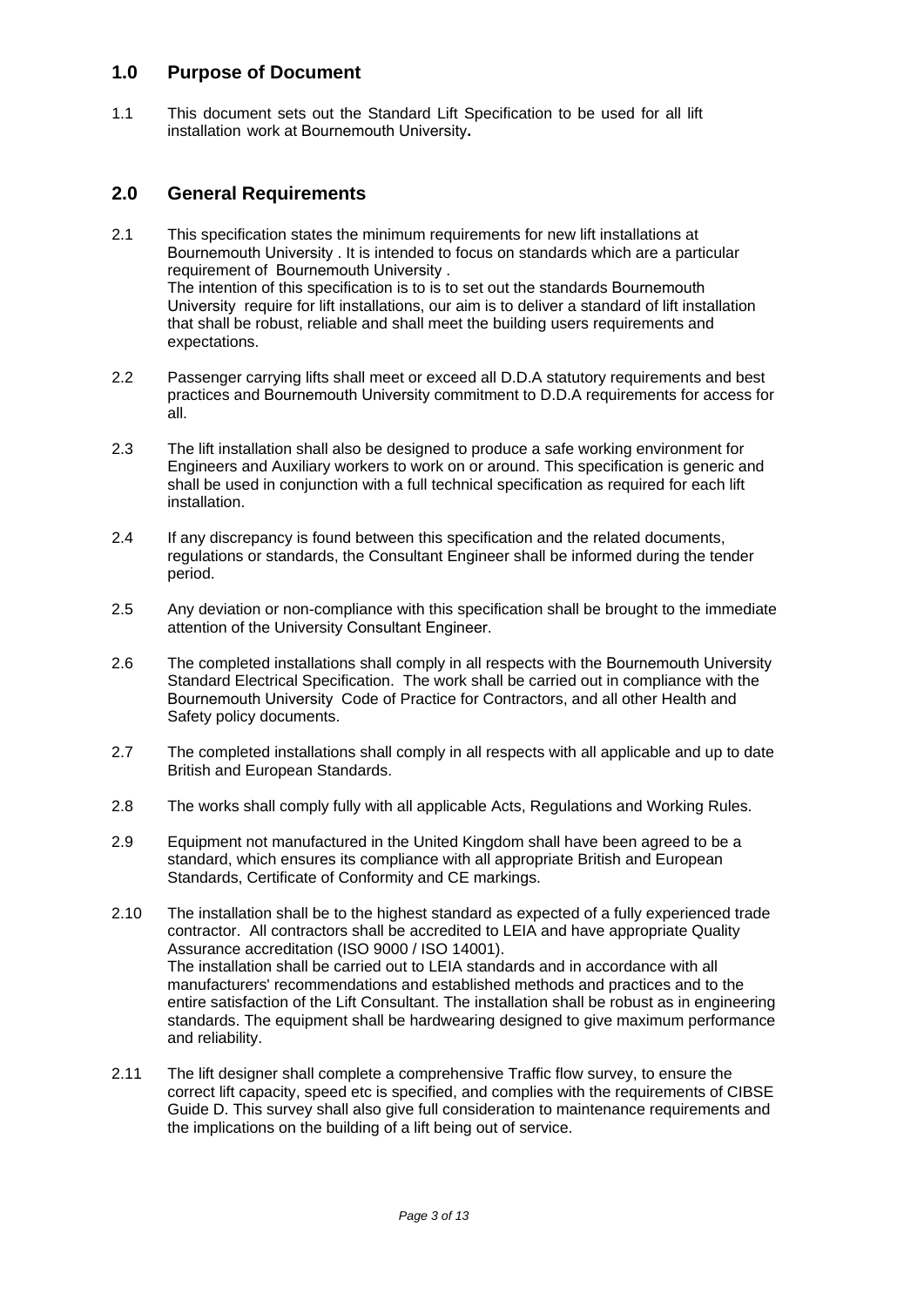- 2.12 The lift manufacturer / installer shall include for taking every practical precaution to ensure quiet operation of the new equipment. Every precaution shall also be taken to prevent vibration being transmitted to the building structure from the controller and all other items of lift equipment. The lift manufacturer / Installer shall provide details of the guaranteed noise and vibration levels which will be achieved by completed installation.
- 2.13 The Car Call system shall be selected to maximise performance of the lift, and typically shall be a full collective micro processor type.
- 2.14 Passenger lifts shall generally be designed at the following speed and average waiting times for:

1.0 m/s 8 persons lift serving 0-4 floors 1.6 m/s 10 persons lift serving 0-12 floors Average waiting time 30 sec 15% arrival rate

- 2.15 Passenger lifts shall have the following minimum dimensions:
	- Door entrance 900mm
	- Car width 1100mm
	- Car depth 1400mm
	- Car height 2200 mm.
- 2.16 Passenger lifts door landing entrances shall be angled architraves (patterned stainless steel) to allow for easier access and egress to the lift. The architraves shall be full depth splayed.
- 2.17 Building / lift floor numbering. In new buildings / new lifts the requirements in EN81-70 for European standards require -1 0 1 2 3 etc is to be met, however on lift refurbishments consideration should be given to the existing floor markings to avoid different identification.
- 2.18 Lift I.D number shall be marked on a traffolite label mounted on the ground floor architrave in the top left hand corner, and also engraved inside the lift car on the car operating panel and the engraving shall be filled with an epoxy resin. The Bournemouth University , Estates Department will advise the ID number of the lift.
- 2.19 Included in any lift project there shall be a 12 month warranty period and service agreement. Both shall start at the time of practical completion to the University. The condition of the installation at practical completion shall be as new including all lamps and consumables.

The maintenance contract shall be a fully comprehensive contract and shall include for 12 service visits for passenger carrying lifts, 6 service visits for disabled access lifts, and quarterly service visits for service lifts.

This shall also include a 2 hour call out response for out of service equipment and 1 hour for entrapped passengers.

Service and breakdown reports shall be issued to The Bournemouth University , Estates Department.

- 2.20 During the 12 month warranty period if the lift breakdowns exceed 5 failures, the warranty period shall be extended until reliability has been improved to the satisfaction of the Bournemouth University Consultant Engineer.
- 2.21 Guidance on the requirements of this specification can be sought from either the University Estates Department or Consultant Engineer.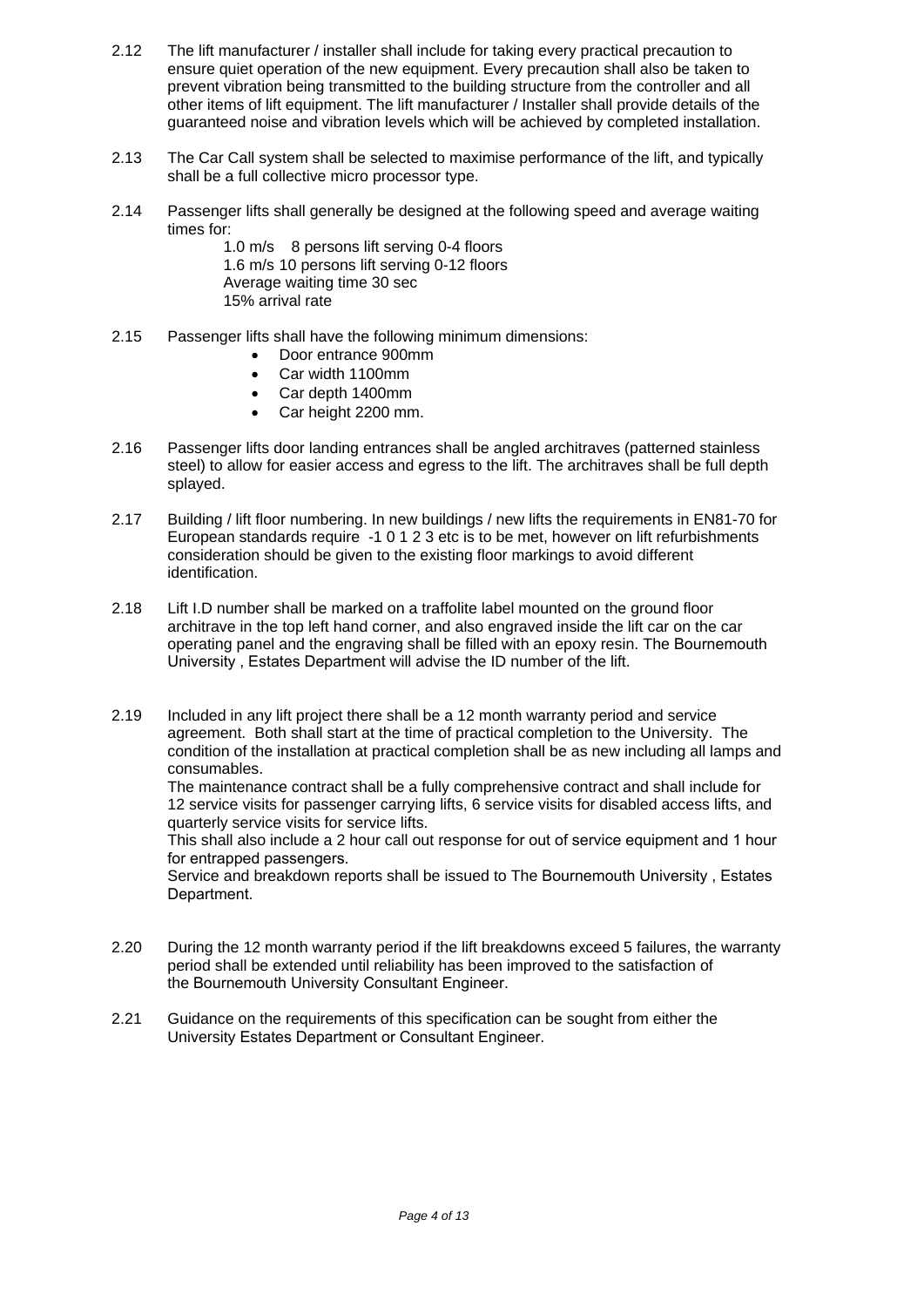# **3.0 Particular Requirements**

## **Control Systems**

3.1 The main drive system of the lift shall be a Variable Voltage Variable Frequency drive, and shall provide step-less acceleration/deceleration and stopping cycles, and achieve a floor levelling accuracy of +/- 5mm.

The drive system shall be a closed loop system utilising a Tacho-generator and/or digital encoder directly coupled to the hoist motor or geared machine high-speed shaft to provide a speed feedback / motor shaft position reference.

Speed Regulation between no load and full load shall be within 5% of the contract speed. The entire lift installation shall operate normally with supply voltage fluctuations between +/-10% of the declared supply voltage.

- 3.2 The following key switches shall be provided in passenger carrying lift cars:
	- Car key preference
	- Light switch key (Three position type on/off and emergency light test.)
	- Override of fan.
	- Lift isolation key shall be fitted on ground floor landing call point and lift car doors shall close on operation.
- 3.3 The Car control panel in passenger carrying lift cars shall incorporate but not be limited to the following features installed:
	- Dot matrix digital position indicator.
	- Car call buttons shall illuminate and stay lit until car call is complete
	- Car call buttons shall have tactile markings and shall be supplemented with Braille markings.
	- Car call buttons shall have an audible acceptance signal on each and every operation.
	- Home floor button shall be prominent to all other buttons.
	- D.D.A hearing induction loop on emergency alarm system.
	- Door Open / Close button (Automatic doors)
	- Alarm button.
- 3.4 Each lift floor landing for passenger carrying lifts shall have but not be limited to the following features installed:
	- Dot matrix digital position indicator with audible signalling. (One tone for up and two for down).
	- Landing call buttons shall have tactile markings supplemented by Braille.
	- Landing call buttons shall illuminate and stay lit until lift arrival.
	- Audible signal shall sound on Call acceptance on each and every occasion.
	- Landing call points and indicators shall be flush mounted.
- 3.5 Each passenger carrying lift shall be installed with an Auto-dialler. The Auto-dialler will be manufactured by Windcrest and shall be capable of ringing 5 telephone numbers as issued by the Bournemouth University Estates Department. This unit shall also provide emergency communication between the lift pit, the car top, and the motor room. The car alarm call point shall incorporate an illuminated pictogram to fully comply with EN81. The car call unit shall also incorporate an inductive loop or acoustic coupler with suitable indication of its availability. The auto-dialler unit shall also incorporate a self monitoring test system.
- 3.6 Each passenger carrying lift with Automatic doors shall be fitted with a voice enunciator, which shall convey the following messages:
	- Arrival at the floor and its designation.
	- Doors opening.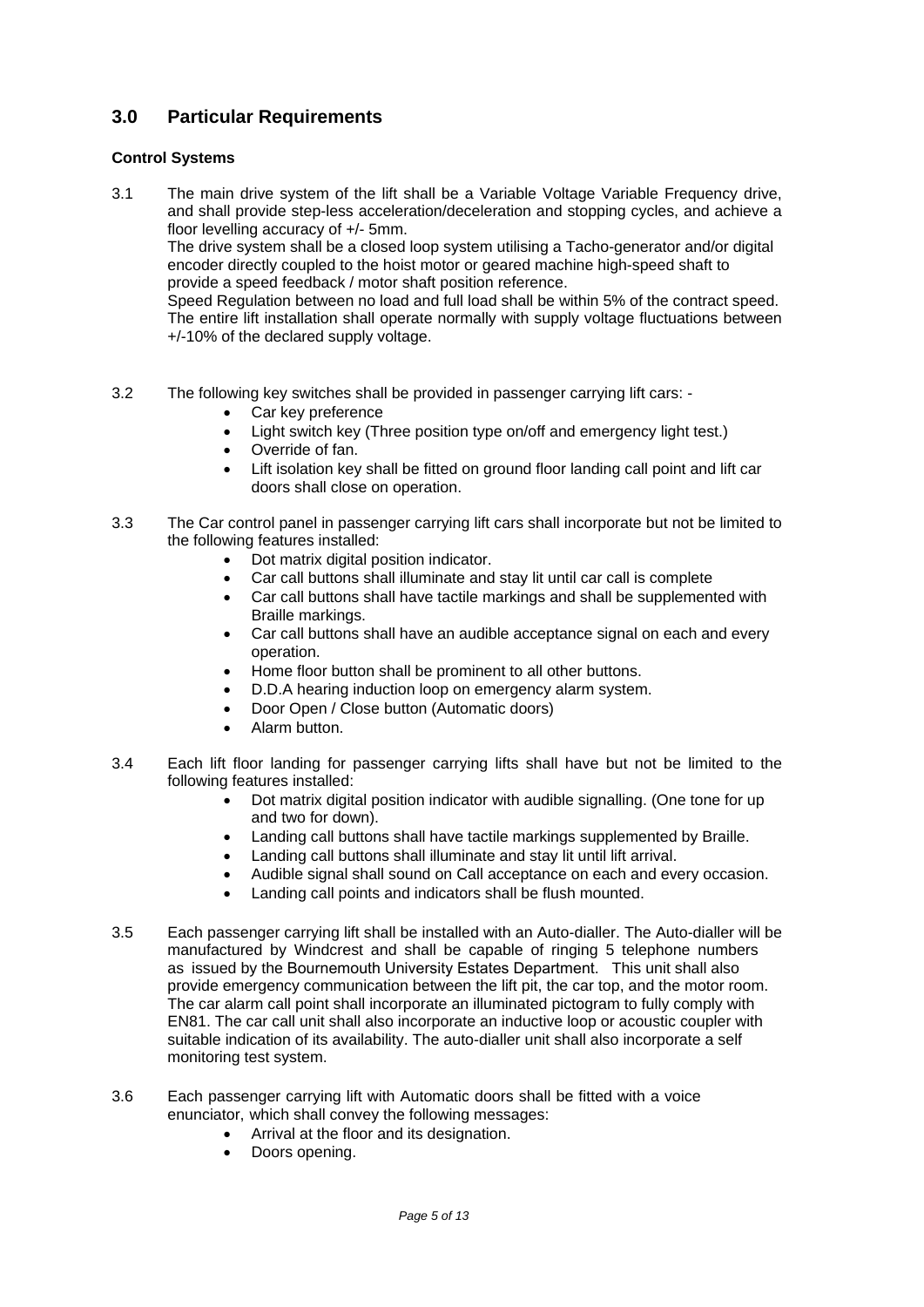- Preparing to depart.
- Doors closing.
- Remove obstruction from doors.
- Lift overloaded.
- Lift failed to start please press door open push.

The enunciator shall be of a digital type capable of on site programming with facility for incorporating a further ten separate transmissions.

- 3.7 Each passenger carrying lift with automatic doors shall be fitted with a Memco 3D curtain safe edge.
- 3.8 Door operators shall be heavy duty variable voltage variable frequency.
- 3.9 The lift shall include but not be limited to the following features installed:
	- An emergency recall switch shall be installed above the ground floor architrave. The switch is to be flush mounted and shall be contained behind a Euro key locked hinged metal plate front cover. The cover shall be engraved "Emergency Recall Switch" the engraving shall be in filled with red epoxy resin. The emergency recall switch shall bring the lift to the ground floor and the lift shall operate in an Emergency type mode.
	- The lift shall also be provided with connection points which may be interfaced to the Fire Alarm system, so that on fire alarm activation the lift returns to one of two floors. This is to prevent the lift returning to the floor of fire alarm activation. This connection is only to be used on agreement with the Bournemouth University , Estates Department.
- 3.10 The passenger car sling or platform shall incorporate an automatic load-weighing feature, which will detect a 10% overload. This shall prevent the lift doors closing and the lift moving, in addition to activating an audible and visible warning signal, in the car operating panel. The load weighing feature shall also detect when the car is loaded 80%, which will then cause the lift to bypass other landing calls in the direction of travel.
- 3.11 A supply fan shall be installed in passenger carrying lift cars. It shall operate when the emergency alarm is activated and it shall run for 2 hours on a timer. The fan shall be designed to provide a minimum of five air changes per hour.

### **Motor Room Lift Installations**

- 3.12 All Lift Motor Rooms locks shall be suited onto the University's master system. The Bournemouth University , Estates Department shall provide details as required.
- 3.13 All doors accessing Lift Motor Rooms are to be clearly labelled with B.S warning signs.
- 3.14 Within the Motor Room an Electric Shock Notice shall be installed.
- 3.15 Within the Motor Room adequate Rubber Matting shall be installed.
- 3.16 Within the Motor Room an RCD protected 13 Amp socket outlet shall be installed.
- 3.17 The Motor Room shall be heated by Tubular heaters.
- 3.18 An extract fan shall be installed within the Motor Room, and it shall be thermostatically controlled to suit the heat output of the lift equipment.
- 3.19 Motor Room lighting shall be twin, 1500mm Lud type fittings which incorporate level. The level of illumination in a power failure shall be a minimum of 50 Lux to floor level throughout.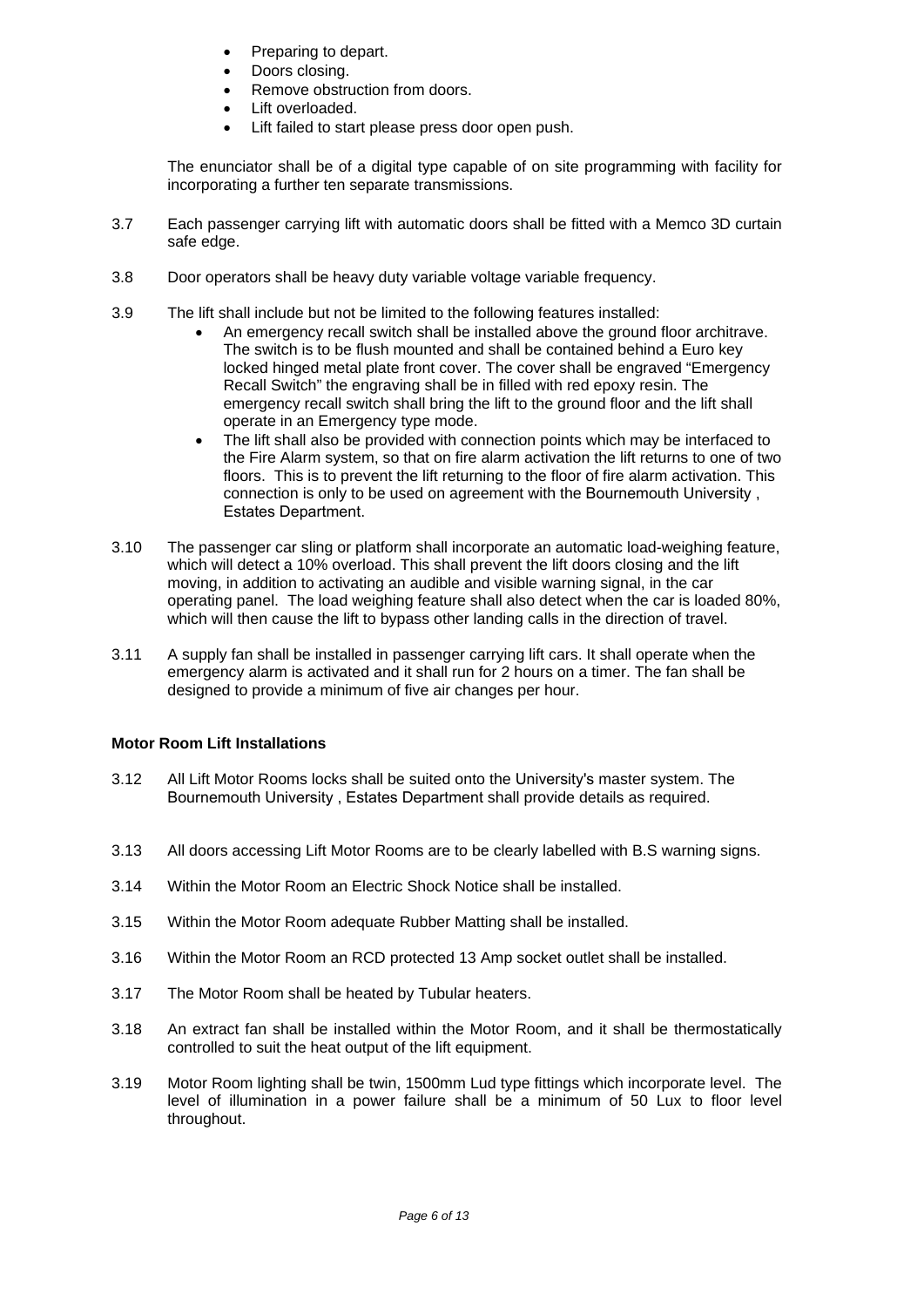- 3.20 A motor room lighting switch shall be installed with engraved identification above the switch "Motor Room" an emergency lighting key test switch shall be installed for the emergency lighting with engraved identification on the switch.
- 3.21 A shaft Lighting switch shall be installed with engraved identification above the switch "Shaft Lighting" an emergency lighting key test switch shall also be installed for the emergency shaft lighting with engraved identification above the switch "Emergency Shaft Lighting"
- 3.22 The electrical installation shall be installed in galvanised trunking / conduit.
- 3.23 Walls, floor and ceiling shall be painted with appropriate paint.
- 3.24 All machinery moving parts shall be painted yellow.
- 3.25 Main isolator shall be lockable.
- 3.26 The lift I.D number shall be clearly marked with a traffolite label with a white background red letters on the main isolator, lift control panel, hoist motor and all other auxiliary lift equipment.
- 3.27 An emergency stop switch "mushroom type" shall be installed adjacent to the machine in a position where it is readily accessible. The switch will be wired into the safety circuit to isolate the motor. The stop switch shall be fitted with a label engraved 'Emergency Stop'.
- 3.28 The traction and diverter sheaves (and overhead pulleys) shall be fitted with a suitable, removable guard in full compliance with EEC Machinery Directives, and the PUWER and LOLER Regulations. All guards shall be easily removable without the need for tools to allow easy access for maintenance.
- 3.29 A wall mounted wooden cabinet 1000m.m high x 500m.m wide shall be fitted in the motor room with hinged framed display boards containing a full set of "As Fitted" drawings in respect of the completed installation.
- 3.30 A Tool board shall be fitted in all lift Motor Rooms and it shall comprise of the following minimum equipment:
	- Release keys
	- Winding Wheel
	- Log card
	- Hand Winding instruction
- 3.31 Hatchways in motor rooms shall have chequer plate finish with the Safe Working Load marked. A handrail/ barrier shall be fitted around the hatch.
- 3.32 Designers and installers shall ensure safe access and egress to the motor room this shall be demonstrated to the University at handover.

#### **Machine Room less Lift Installations**

- 3.33 Any Machine Room less installation specified shall be manufactured to a high quality standard.
- 3.34 Any Machine Room less installation specified shall be robust and engineered for heavy usage and durability.
- 3.35 The lift shall meet the criteria of the Bournemouth University standard car finish as detailed in later clauses.
- 3.36 Landing floor control panels shall have an identified safe working zone. The designer / installer shall agree this prior to installation and shall fully detail this in the O&M Manuals.
- 3.37 Emergency lighting shall be installed on the landing near landing control panel.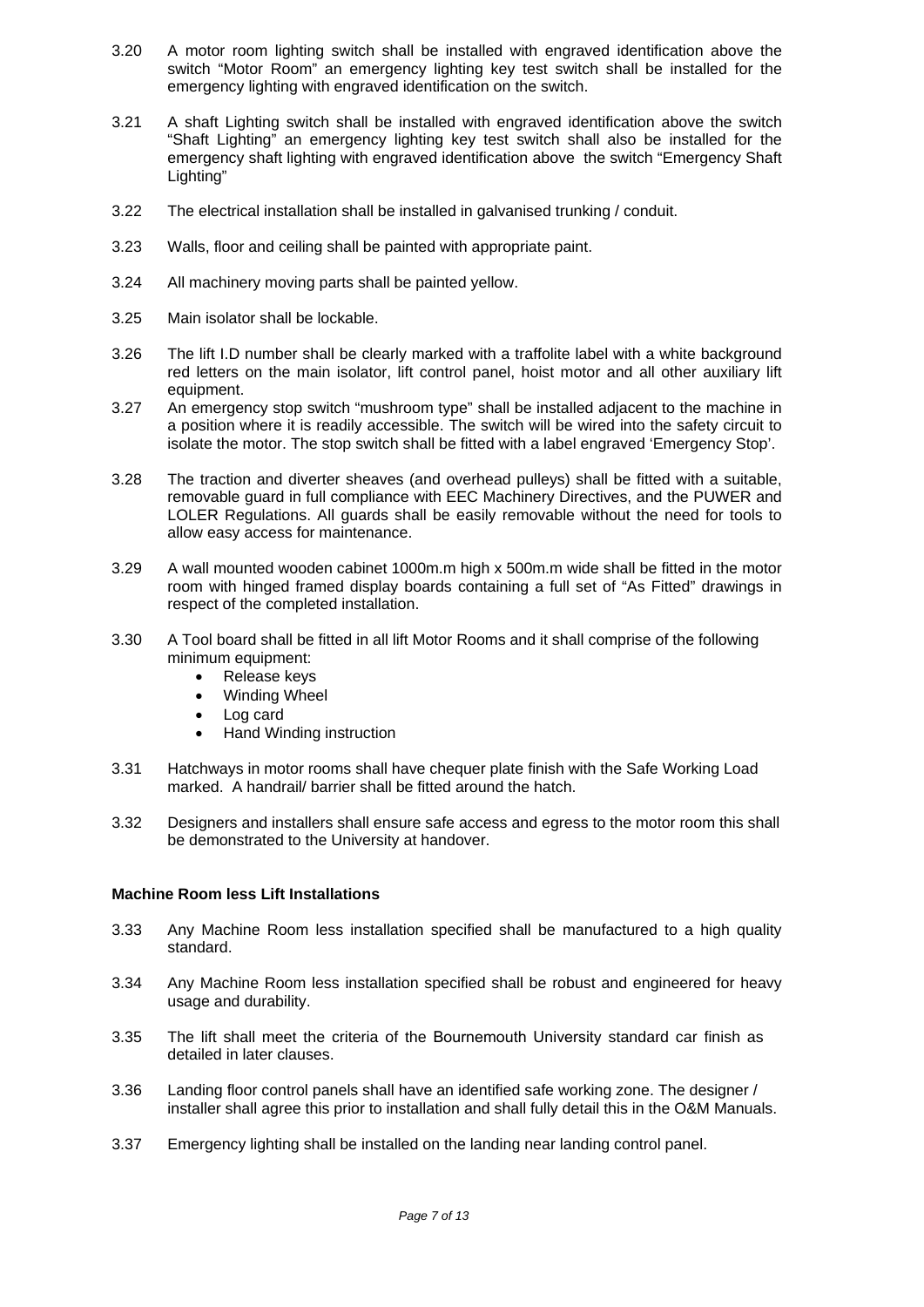- 3.38 Rubber mats to BS921 shall be provided for car top working and landing control panels.
- 3.39 Full emergency release instructions shall be provided for both engineers and the

fire brigade this shall be laminated and fixed on the inside of the control panel.

3.40 Landing control panels locks shall be a Euro type key.

### **Hydraulic Lift Installations**

3.41 If any hydraulic lifts are to be specified their application shall be agreed with the University Estates Department before the specification is developed.

### **Scenic Lifts – Additional Requirements**

- 3.42 The installer shall provide full glass specification and glass manufacturer details.
- 3.43 The provision of 2 glass cleaning visits shall be included in the 12 month warranty period. The glass cleaning shall include internal and external car and shaft installation.
- 3.44 All access equipment / scaffold required for future safe working shall be provided. The use of such equipment shall be clearly demonstrated and detailed in the Operations and Maintenance Manual, which shall incorporate full written risk assessments and method statements for cleaning and lift maintenance
- 3.45 Particular attention shall be given to preventing finger trapping on glass panel lift doors.
- 3.46 Fan assisted ventilation shall be installed in the car for passenger comfort with a minimum air flow exchange rate of 5 air changes per hour.
- 3.47 Full emergency release instructions shall be provided for both engineers and the fire brigade. The instructions shall be laminated and fixed on the inside of the control panel.
- 3.48 The designer shall consider the installation of modesty panels.

### **Goods Lifts – Additional Requirements**

- 3.49 A car call acceptance system shall be fitted
- 3.50 A sounder alarm signal shall be fitted in the car which activates when the lift is called with the gates are open.
- 3.51 Vision panels shall be installed on landing and car gates.
- 3.52 A robust and hard wearing car finish shall be installed which shall incorporate bumper rails at low level and metallic hard wearing wall surfaces such as pattern steel. If the goods lift is the only lift in the building and is also to be used as the main passenger lift, the standard car finish as detailed later shall be incorporated where applicable and power operated doors shall be fitted.
- 3.53 Flush fluorescent lighting shall be installed and shall obtain a minimum 200 Lux floor lighting level.
- 3.54 The designer / installer shall liaise with the Architect and building users to ascertain what materials the lift will be used to carry. Consideration shall be given for additional safety features these lifts may require. (E.g. Autoclave system)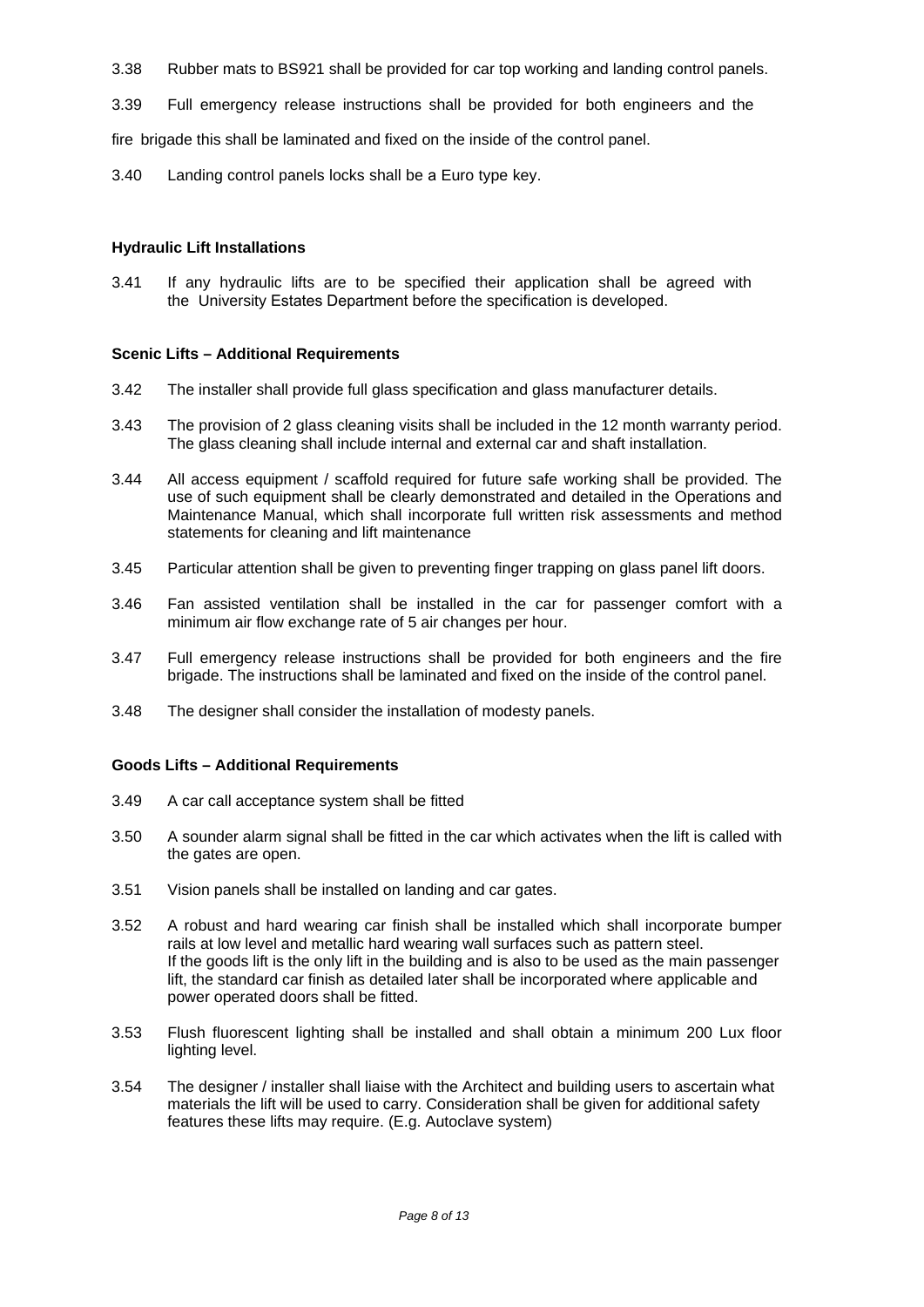#### **Disabled Access – Basic Requirements**

- 3.55 Disabled Access Lift installations shall only be installed where no alternative exists as it is University preference to install full lift installations.
- 3.56 Control equipment shall be fully accessible from the landing control panel.
- 3.57 Landing floor control panels shall have an identified safe working zone. The designer / installer shall be responsible for detailing this in the O&M Manuals.
- 3.58 Rubber mats shall be supplied. The designer / installer shall be responsible for ensuring their storage and accessibility for use.
- 3.59 Emergency release shall be a lever type or a key operation type.
- 3.60 Isolation keys shall be removable when lift is in operation.
- 3.61 A windcrest auto-dialler shall be fitted.
- 3.62 Fluorescent Lud type fittings with self contained emergency lighting shall be fitted in shaft type installations.
- 3.63 Landing control panels locks shall be a Euro type key.
- 3.64 It is noted that Disabled lifts have manufactured car finishes and shafts therefore the University standards in these areas shall not apply.
- 3.65 Any car lighting shall be controlled automatically by means of a sensor controlled fitting.

#### **Scissor Lifts – Basic Requirements**

- 3.66 Protective blinds or chain link skirts shall be installed on the underside of the platform.
- 3.67 A safety edge trip bar shall be installed on the underside of the platform.
- 3.68 A pit prop shall be supplied and fitted in a secured storage area near or within the lift installation.
- 3.69 A Lud fluorescent light fitting shall be installed under the platform, which on power failure will operate a self contained emergency fluorescent.
- 3.70 An emergency stop switch shall be located under the platform next to the machine.
- 3.71 Machinery control equipment shall be caged off and lockable by a Yale type lock which is master suited details available from the Bournemouth University ,Estates Department.
- 3.72 A rubber mat shall be provided and stored in a lockable storage area near or within the lift control unit area. The designer / installer shall be responsible for ensuring their storage and accessibility for use.
- 3.73 Instruction signage shall be supplied and securely fixed near the lift operating controls.
- 3.74 Safe Working Load traffolite signage stating metric weight shall be fitted and clearly visible for lift users.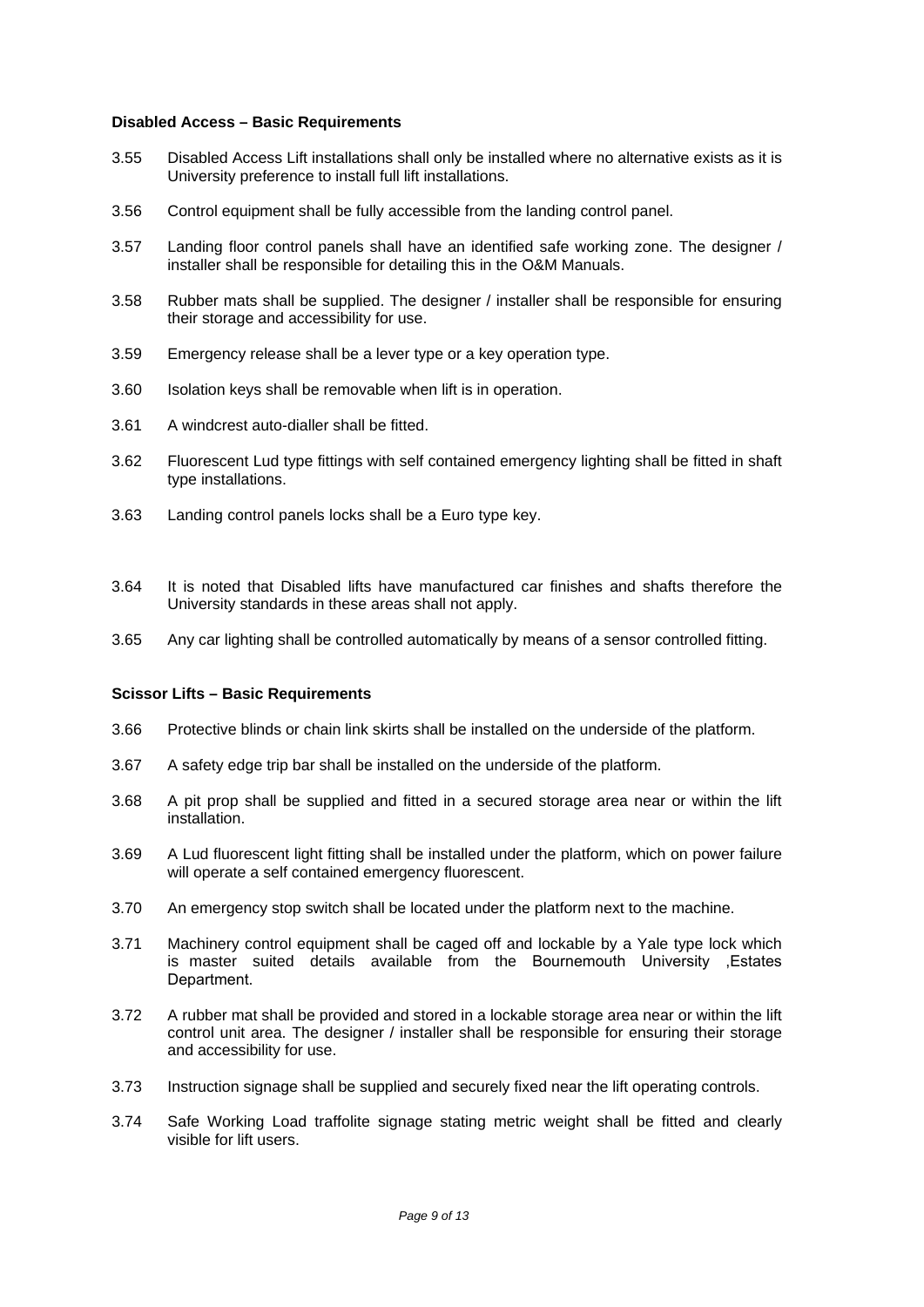3.75 The designer / installers shall ensure that due consideration is given to the safe loading and unloading of goods onto the scissor lift. This task shall be clearly demonstrated and detailed in the Operations and Maintenance Manual, which shall incorporate full written risk assessments and method statements for this.

### **Service Lifts – Basic Requirements**

- 3.76 A gong arrival shall be fitted on every landing.
- 3.77 A landing arrival light shall be fitted on every landing.
- 3.78 Call points shall illuminate on call acceptance.
- 3.79 User's instruction signage shall be fitted near the lift control panel.
- 3.80 Access equipment shall be provided to maintain the hoist equipment, and shall be stored near or within the lift installation in a secured lockable area this shall include rubber mats and steps/ platform. The designer / installer shall be responsible for detailing this in the O&M Manuals.
- 3.81 A fluorescent lud type light fitting shall be installed incorporating a self contained emergency back up above hoist /control equipment this shall be switched from near the access entrance door.
- 3.82 An emergency stop button mushroom type shall be installed near hoist motor.
- 3.83 Mains isolator shall be located within equipment access area.
- 3.84 Access doors to lift machinery shall be marked up with current B.S signage for lift machinery.
- 3.85 All service lifts shall incorporate a car door installation.

### **Fire Fighting Lifts – Additional Requirement**

3.86 In addition to previous clauses any Fire Fighting lift shall meet the requirements of the building users, the University Fire Officer, and the Fire Service and shall comply fully with the requirements of all relevant British Standards.

#### **Escalator Installations – Basic Requirements**

- 3.87 Handrails shall have white dots to clearly indicate moving parts.
- 3.88 Brush guards shall be installed on the skirting and the guards shall stop 50 mm short from the comb plates.
- 3.89 A key start switch shall be fitted and a minimum of 4 keys supplied.
- 3.90 Emergency stop switches shall be fitted at the top and bottom of machine.
- 3.91 Under step lighting shall be provided at the access and egress points this shall be green coloured.
- 3.92 A digital fault logger shall be provided and fitted within the inner decking.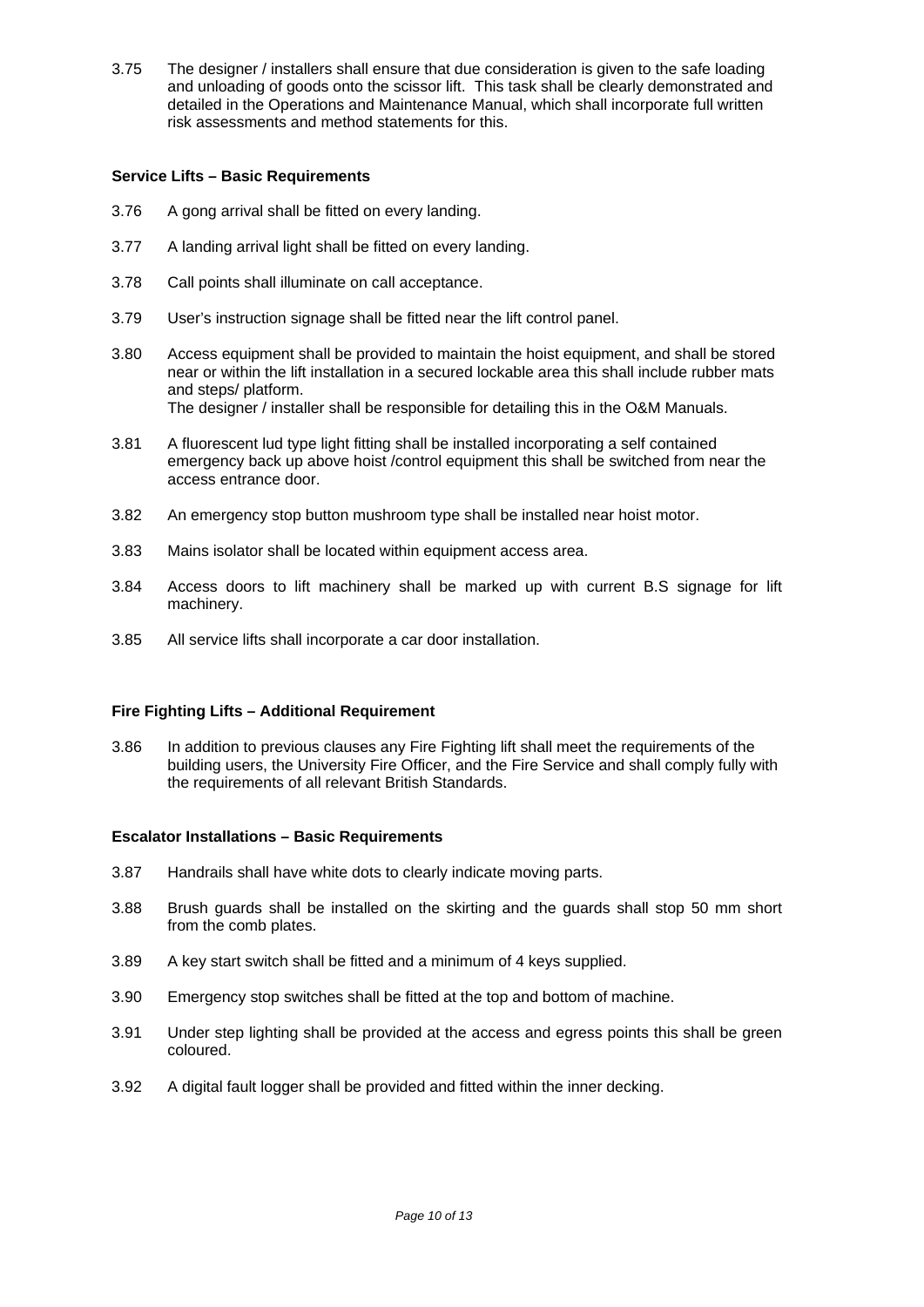#### **Shaft Requirements**

- 3.93 Shaft requirements detailed in this section are considered to be minimum standards where maintenance is completed from the roof of the lift car.
- 3.94 All shaft wiring shall be enclosed in trunking and conduit in strict accordance with the Bournemouth University Standard Electrical specification.
- 3.95 Shaft lighting shall be Twin, 1500mm Lud type fittings which shall act as an emergency light in the event of failure of the normal lighting supply. The minimum level of illumination under normal operation shall be 100 Lux, and the lighting shall be switched at the lift pit, the top floor, and the Motor Room. The installation shall comply with the requirements of the Bournemouth University Standard Electrical specification. In Emergency operation the lighting shall operate for a minimum duration of 3 hours.
- 3.96 An RCD protected 13 amp socket outlet shall be installed in the Lift pit.
- 3.97 In the lift pit two identical Stop Switches shall be fitted adjacent to the Landing entrance. One shall be fitted where it accessible from the Landing, and 1300mm above the sill level, with the second switch accessible from the pit floor.
- 3.98 The traction and diverter sheaves (and overhead pulleys) shall be fitted with a suitable, removable guard in full compliance with EEC Machinery Directives, and the PUWER and LOLER Regulations. All guards shall be easily removable without the need for tools to allow easy access for maintenance.
- 3.99 In the case of a shallow pit a safe working zone shall be clearly identified and be marked out in yellow paint, and a pit prop shall be provided. A definition of a shallow pit shall be with the lift resting on full compressed buffer there shall be sufficient space in the pit to accommodate a rectangular block not less than 0.5 metres x 0.6 metres x 1 metre resting on one of its faces.
- 3.100 All shafts walls and ceilings shall be painted white, and pit floors painted red. Paint to the shaft shall be designated Class 0 in accordance with Building Regulations and shall comply with BS 476 pt 6: Fire Propagation. Paint shall be Low VOC.
- 3.101 All machinery moving parts shall be painted yellow.
- 3.102 All shafts shall be clear of any obstructions, and all voids covered.
- 3.103 Designers / Installers shall ensure safe access and egress to the lift pit. This shall be demonstrated to the University at handover.
- 3.104 The roof of the car if used for a maintenance platform shall be robust and have engineered handrails and toe boards fitted.
- 3.105 The designer / installer shall take due account of safe working around gaps between the shaft and car, and further issues such as restricted headroom's etc.
- 3.106 The car and landing door sills shall be manufactured from heavy section aluminium.
- 3.107 An Inspection light(s) shall be fitted to the car top, adjacent to the Control Station, this is in addition to the shaft lighting requirements.

### **Car Finish**

3.108 Please note the car finish specified is for passenger lifts in academic buildings. Other applications for example Goods / passenger lifts in multi storey car park or in student accommodation shall require a more robust type car finish.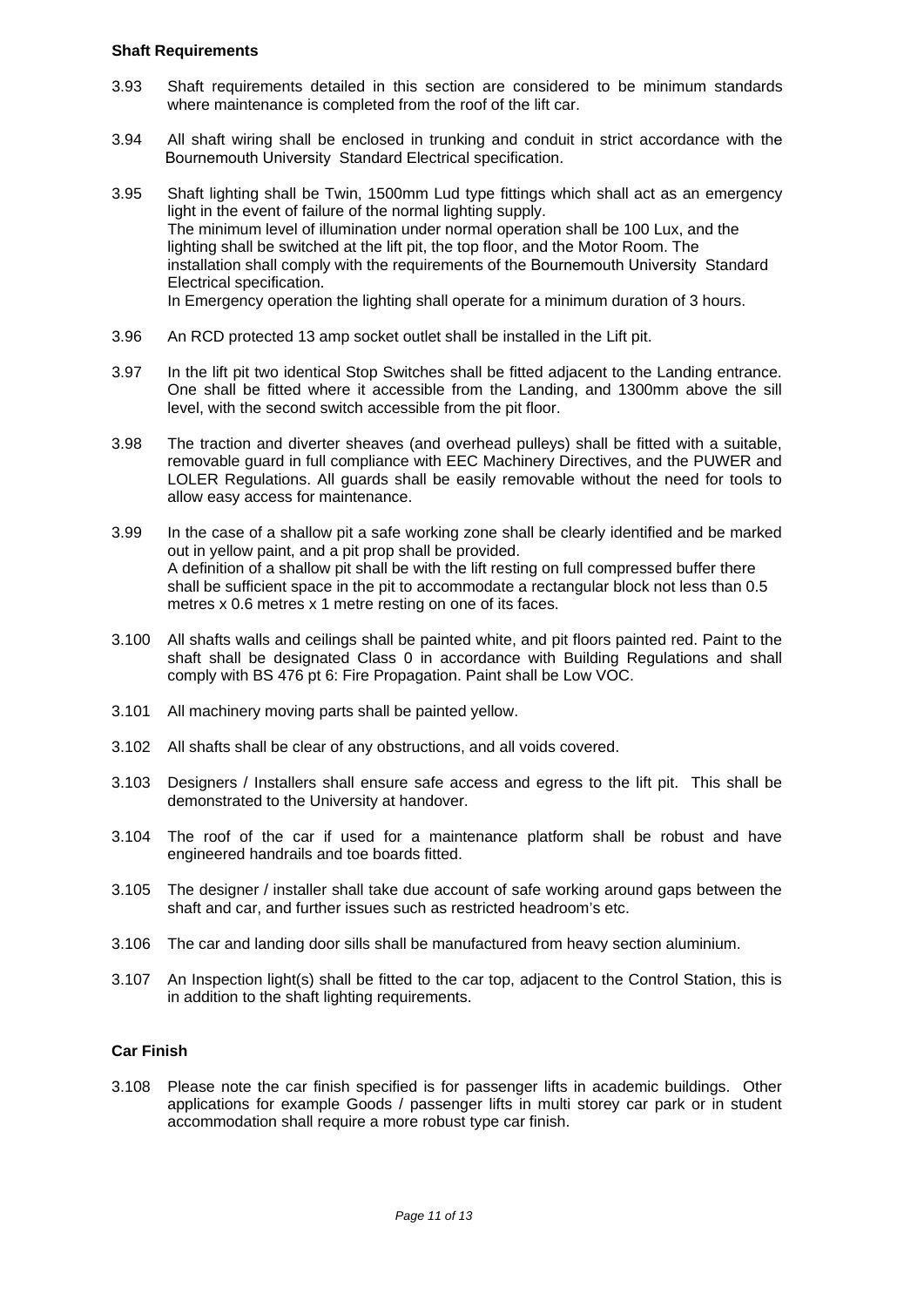- 3.109 Lighting within the lift car shall be latest technology; low energy recessed spotlighting and the installation shall obtain a minimum of 200 Lux at floor level. The lights shall automatically shutdown after the lift is idle for 10 minutes. The lighting shall be agreed with the Bournemouth University , Estates Department.
- 3.110 The light fitting nearest the car operating panel shall be an emergency light which in the event of failure of the normal lighting supply will maintain the lighting for a minimum of 3 hours, at an illumination level of 20 lux throughout.
- 3.111 A toughened glass mirror shall be fitted on the back wall in the lift car. Where this is not possible (on through cars) a side mirror shall be fitted.
- 3.112 Lift car walls shall be finished in veneered panels above the handrail, and linen stainless steel complete with bumper rail below the handrail. The standard and type of veneer shall be by agreement with the Bournemouth University Estates Department.
- 3.113 The door panels shall be sheet steel and be a minimum of 16 SWG.
- 3.114 The finish colour or linen pattern stainless steel finish to all doors shall be in agreement with to the Bournemouth University Estates Department.
- 3.115 The car operation panel and inserts shall be finished in linen pattern stainless steel.
- 3.116 The details of the capacity expressed in metric terms in compliance with BS 5655 requirements shall be engraved in the car operational panel and filled with epoxy resin, colour to approval.
- 3.117 The lifts I.D number shall be engraved in the car operational panel and the engraving shall be filled with epoxy resin colour to approval.
- 3.118 The lift car shall be fitted with a steel tubular handrail on back and side walls.
- 3.119 The floor covering within the lift car shall be coloured so as to contrast with landings floors. A 3.5 mm thick Altro K35 safety floor covering, colour shall be selected in agreement with to the Bournemouth University Estates Department.
- 3.120 Kapox filled protective drapes shall be supplied, with the associated hooks fitted in the lift car.
- 3.121 If the width of the lift car exceeds 2 Metres, there shall be 2 Car Operating Panels installed, one on either side of the car doors.

### **BREEAM / Sustainability**

- 3.123 Lifts shall have the ability to operate in a stand by mode during off peak and idle periods, whereby the lift effectively shuts down.
- 3.124 Lift motors shall use an energy efficient drive controller as detailed in Section 3.1.
- 3.125 Lifts shall be fitted with regenerative units to maximise their energy efficiency.